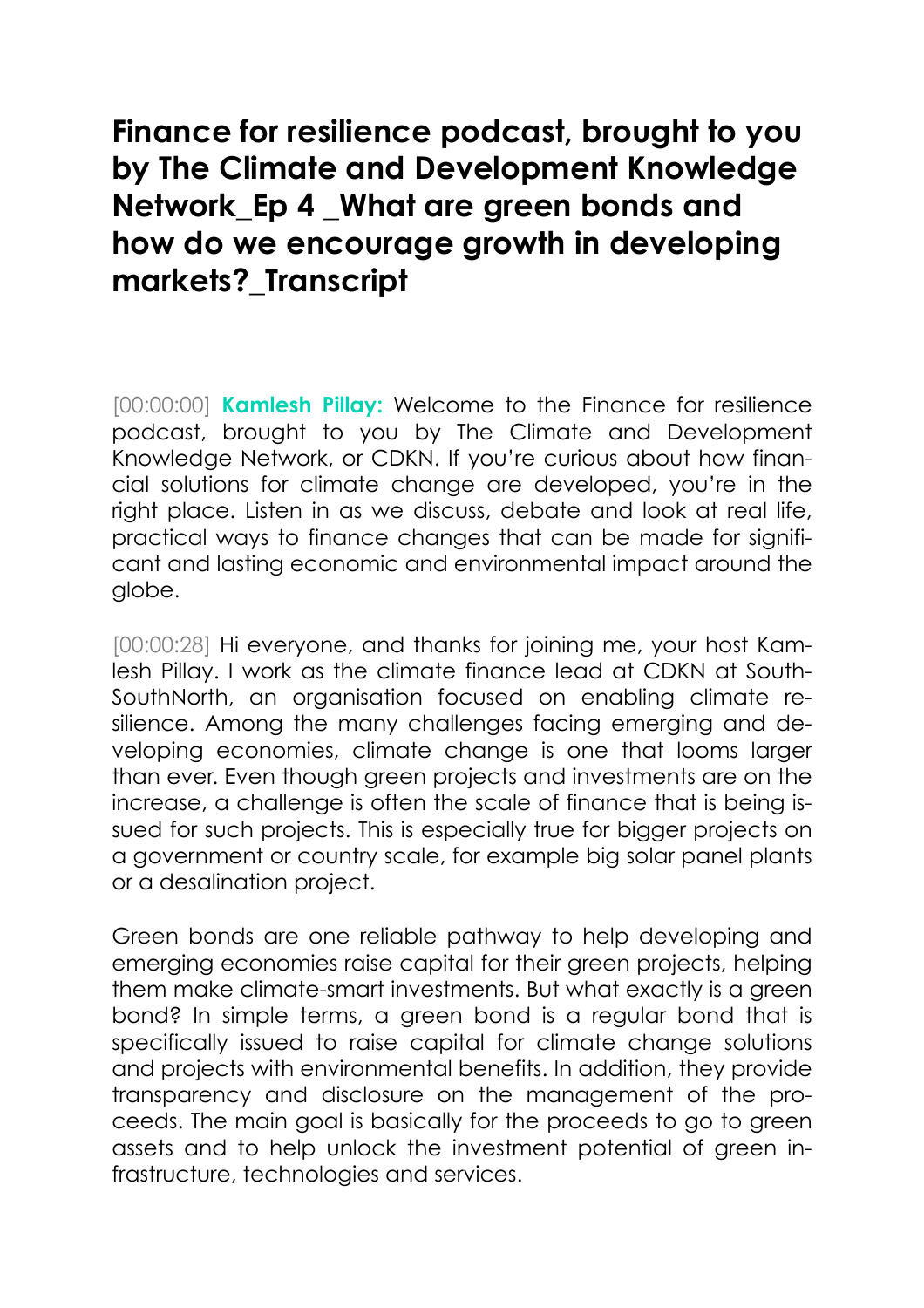So structurally, green bonds are the same as regular bonds, offering comparable risk and reward profiles and following the same issuance procedures, but the proceeds are used for climate and other environmental projects ranging from renewable energy and energy efficiency to sustainable agriculture, green buildings, water, waste and much more. Green bonds also typically come with tax incentives, which makes them more attractive to investors.

[00:02:20] The first green bond was issued in 2007 by the World Bank, but the market only really started to have lift-off in 2014. Since then, each year has closed at record highs. Even though the market has seen exponential growth that is, an average annual growth rate of approximately 95%. it is still relatively small compared to the traditional bond market, accounting for a mere 1 %.

[00:02:48] The benefits of green bonds are both tangible and measurable to investors and the greater public. Some experience it on a daily commute on a newly built mass transit system; others reap the benefits of lower energy bills thanks to renewable energy solutions. still others enjoy the rewards of employment as a result of work generated from building new green and sustainable infrastructure. All of these can be financed through green bonds.

In December, 2020, the green bond market reached an impressive milestone of 1 trillion US dollars in cumulative issuance. Since the first green bond was issued in 2007. The City of Cape Town issued South Africa's first adaptation focus, green bond in 2017 during the drought, when the city's dams reached alarmingly low levels. The proceeds of the issuance was used to fund and refinance green projects in the city, including its emergency water supply schemes designed to address the severe drought.

The city was able to raise it's 76 million US dollar issuance from eight allocated bidders since then, and even amidst the COVID-19 pandemic.

[00:04:05] The appetite for these specific investment vehicles is growing as investors look for climate friendly projects to invest. Jean Pierre Lacombe Director of Global Macro Economics at the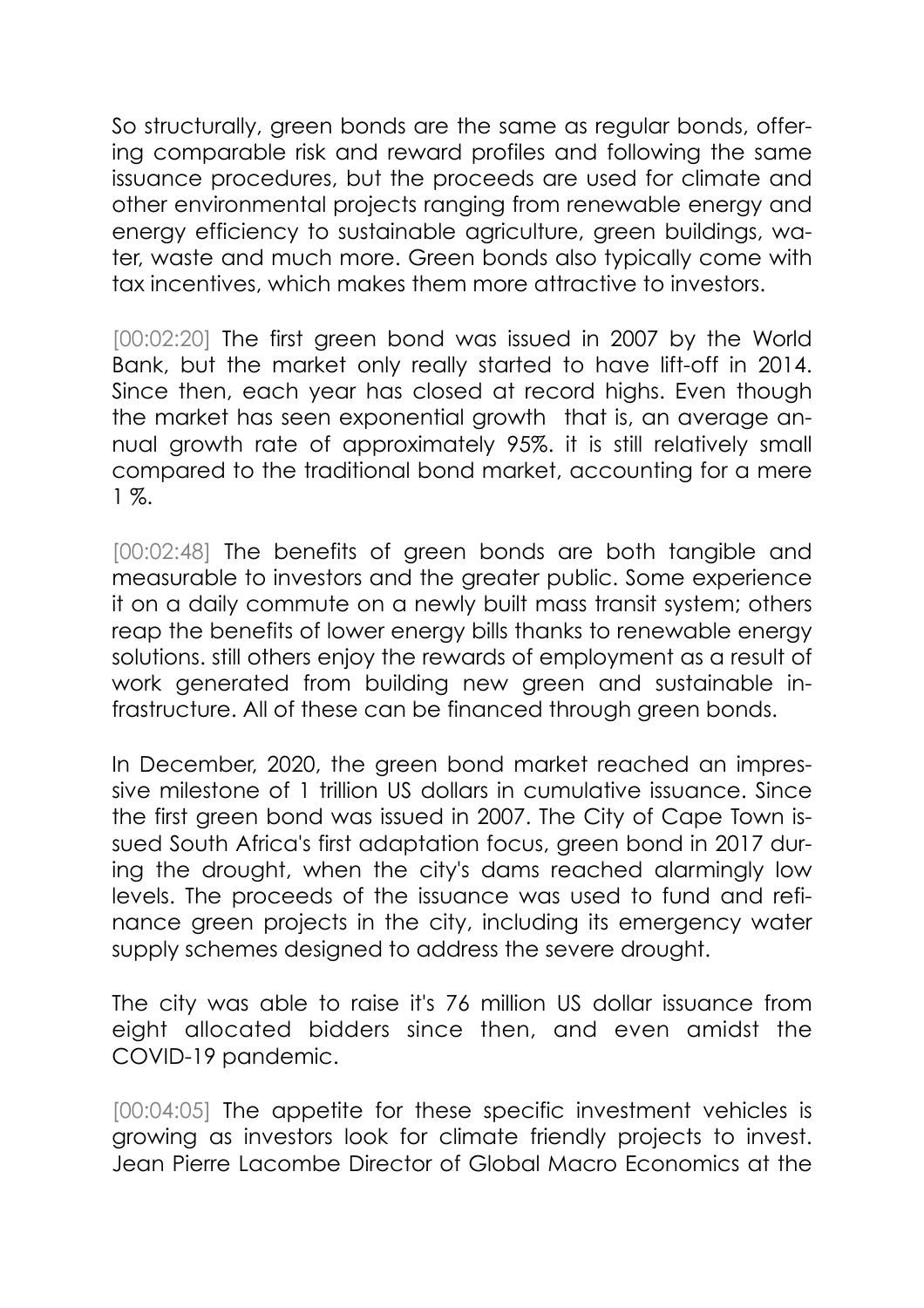International Finance Corporation has noted that momentum for green and sustainable investment in emerging markets is building. That's great new to us as green finance is moving from niche to mainstream.

In today's episode, we'll hear from industry experts as we unpack the green bond market, as well as how developing countries could potentially benefit from these climate finance instruments.

Just a note on some terminology you may hear - greenwashing refers to the use of green capital for non-green purposes, for example a green bond used to finance a coal fired power station. An acronym or two you may hear are EBRD which is the European Bank for Reconstruction and Development and SEBI refers to the Securities and Exchange Board of India.

So let's start with some introductions. Megan, can you tell us a bit about yourself and your organization?

[00:05:16] **Megan Sager:** My name is Megan Sager. I'm a Director at Sustainable Solutions. We also sustainable finance specialists, which work to unlock capital to create more sustainable cities in Africa and beyond.

[00:05:28] **Sandeep Bhattacharya :** I am Sandeep Bhattacharya. I work for the Climate Bonds Initiative and I'm based in Mumbai. The work of my organization is to mobilize capital at scheme for climate solutions, which include mitigation and adaptation. And I work towards my organization's mission in India.

[00:05:49] **Robert Bunyi:** My name is Robert Bunyi. I am the Managing Director of the Kenya Pooled Water Fund. And what we do is we look to raise capital through issuing bonds and on the Nairobi Securities Exchange specifically for the water sector.

[00:06:07] **Kamlesh Pillay:** Great. Thank you so much, Robert. And thank you all for joining.

[00:06:11] I think I'll just start off with a very broad question to kick us off and Megan I'll come to you first, just about the role of green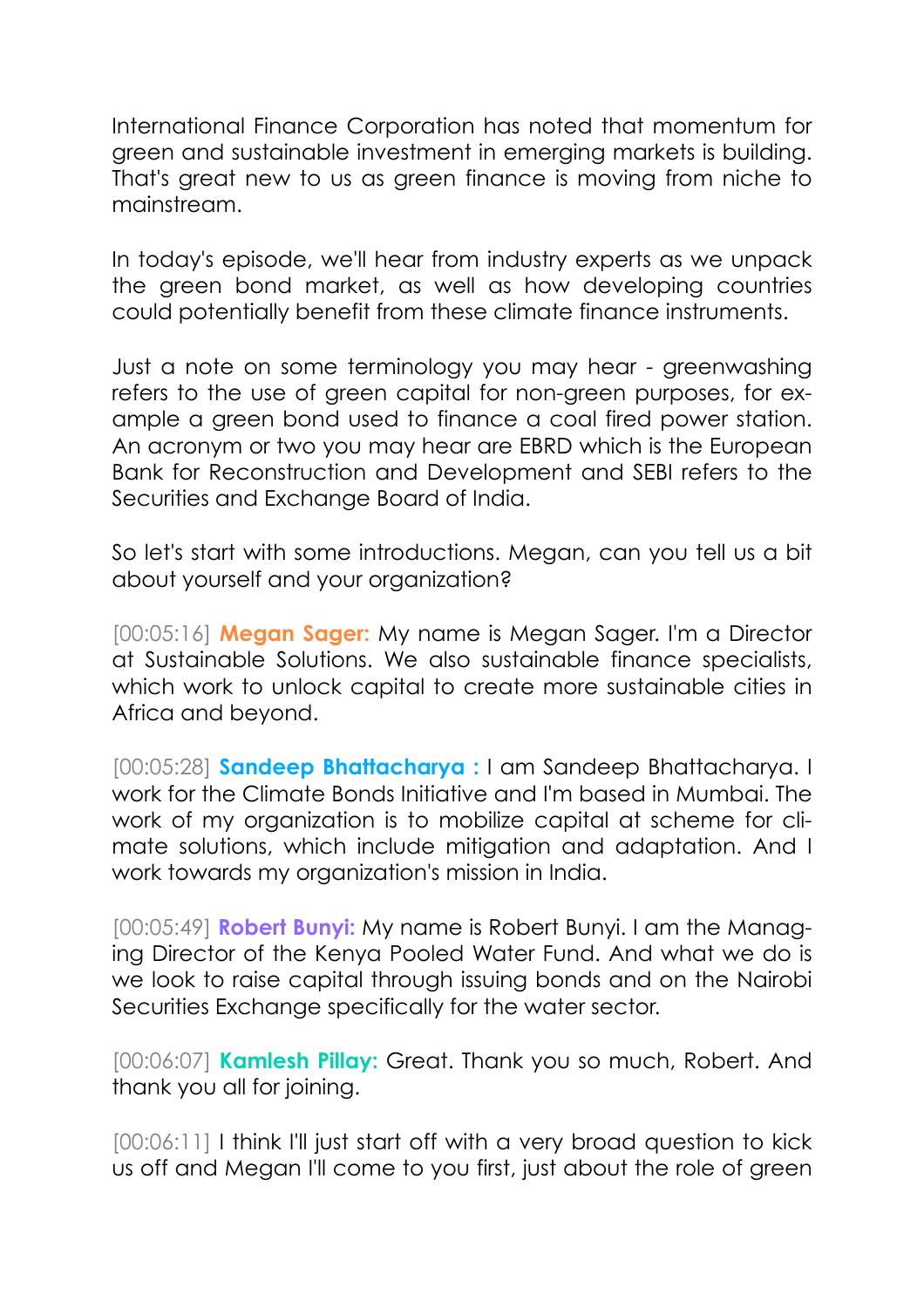bonds and why they're important and will be important in the future to raising capital for climate and green initiatives. If you can give us an intro about why they're so useful.

[00:06:30] **Megan Sager:** Absolutely. So historically green projects have primarily been financed through niche unlisted impact funds. These structures have been really important for catalyzing new opportunities and helping bring them to commercial maturity, but they cannot provide the rapid scaling required to transform entire sectors.

[00:06:50] So for this instead, large pools of institutional capital are required. Institutional investors lack the greater liquidity, transparency and diversity [00:07:00] found in capital markets. So it's easy to understand how more than a trillion dollars have been raised by green bond markets in just over a decade.

[00:07:08] Although the developing world still receives only a minority share of this cash at about \$50 billion per annum. This is still a sizeable amount to catalyze the transition to low carbon climate resilient economies.

[00:07:23] **Kamlesh Pillay:** Robert and Sandeep, maybe we can ask you the question from a regional perspective. Robert, maybe I'll start with you just to elaborate on the growth of green bonds specifically in Kenya and some of the regulatory context that has seen the growth of green bonds or potential growth for green bonds in the future

[00:07:44] **Robert Bunyi:** In Kenya, the, the need for green bonds is quite a large, in my view, it's still a niche product. Uh, for the financial system and the regulatory adjustments that have been made in the country relate to the [00:08:00] admissibility of such, uh, initiatives for the general investment by the population, by the investor base. Now, what has happened is the biggest concern amongst the Kenyan authorities has been, if an entity was to raise money under green bond label. Would the proceeds be actually utilized for a green project? And, so the regulations that came through ensure that there was a clear ring fencing to identify the project and its capital requirements, and to ensure them that the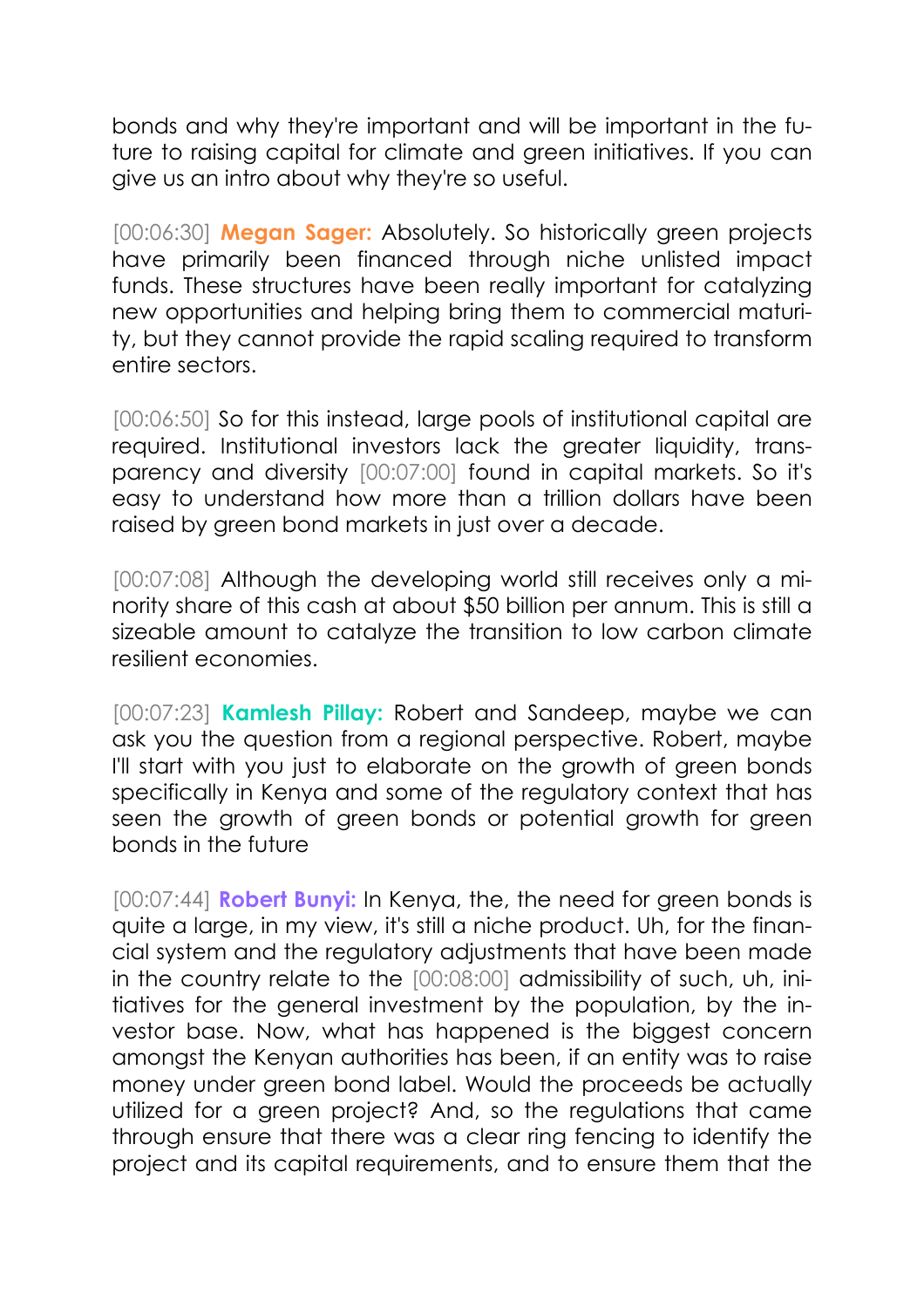funds actually went into that project. The other initiatives then the National Treasury here has taken is to popularize the concept of a green bond, issuances, uh, development of green bond projects for financing and encouraging financial sector players to allocate capital into this new stream of investments that are coming through. The government showed that the lead domestically in issuing a bond, a green bond last year, and that now set the stage and we've got a number of especially public entities that are looking to put together green bonds for the market.

[00:09:19] **Kamlesh Pillay:** Sandeep maybe you can speak to this from an India perspective, just the regulatory context, but also the growth of the marketing in recent years.

[00:09:27] **Sandeep Bhattacharya :** So the Indian market started in 2015. And since then it has been a bit of a jagged story up and down 2017. So issuances of \$3 billion and this calendar year has still now is coming close to \$10 billion, which is as per expectations.

[00:09:48] Uh, so what has caused this? The market developed very early in 2017, due to government related issuers, uh, which is often seen as a policy decision to have a few issuances, which then created the understanding among the players. Then they convinced the whole lot. And this calendar year hasn't seen too many government related issuances.

[00:10:16] It has seen mostly private sector. So the market has absorbed the understanding of what it is all, and this year has seen many what is known as the daughters of the green bond sustainability linked, sustainability bond and the rest, quite a social bond. So it has seen use of proceeds bonds with various other flavors as well. In terms of regulations SEBI came out with the green bond guideline in 2017, which kind of gave the market a feeling that yes, the regulator knows and is making something though the regulation doesn't necessarily cover most of the issuances because they are offshore. Most of the green bond issuances are off shore attracted by the dedicated green capital in offshore markets, which not, not on you, you can prove it by, by the numbers, but most issuers will say that it, it deserves an ease of issuance and lower costs because is that additional demand and supply issue.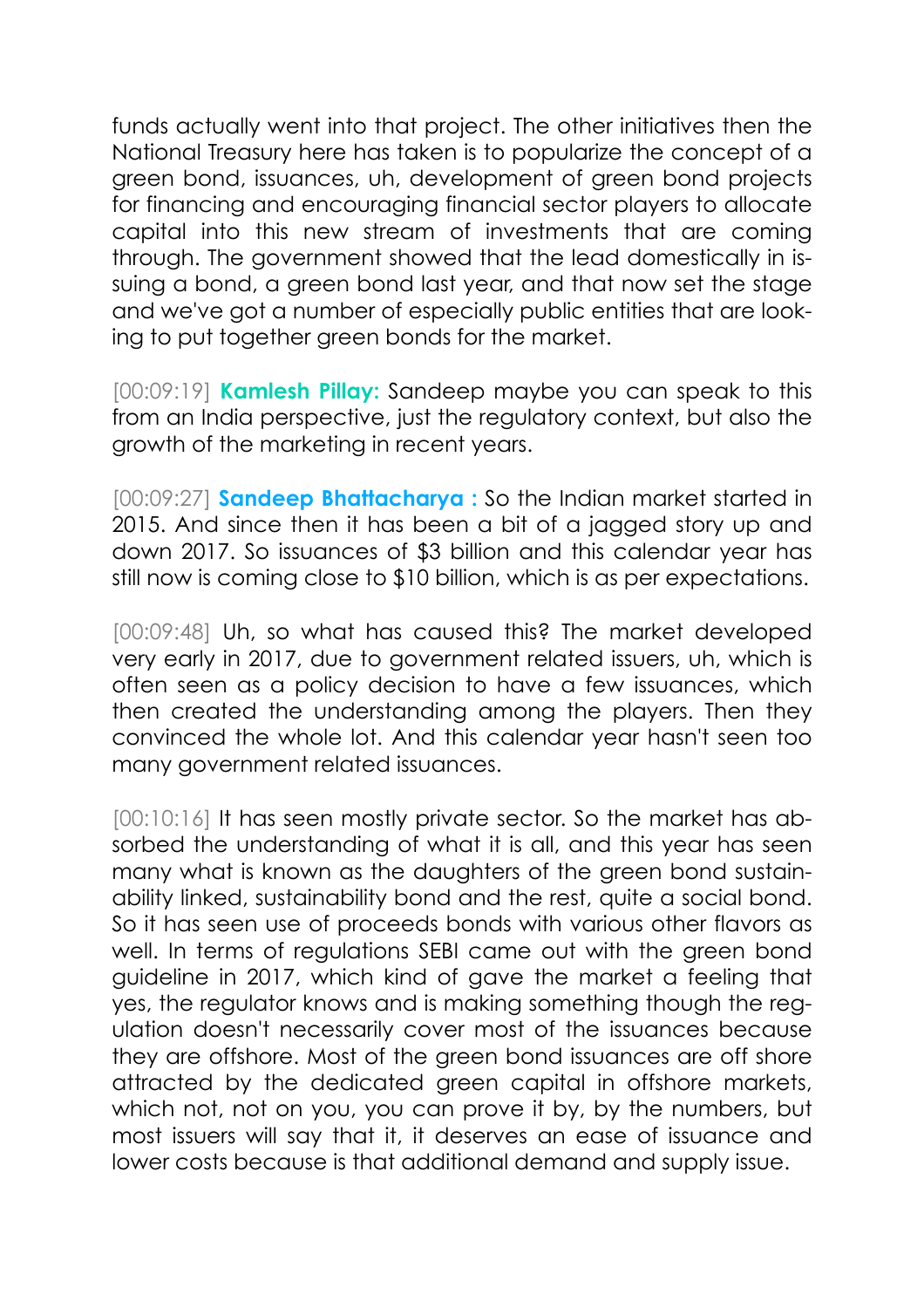[00:11:19] **Kamlesh Pillay:** Thank you so much, Sandeep, I'd like to jump back to Megan in your initial statements you've mentioned that the developing country or emerging market issuances still lag behind. And I think for our listeners, one of the useful starting point is often diagnosing the problem.

[00:11:37] So maybe I can ask you just some of the barriers or issues that you've seen in the market that deter investment in these economies. And then some of the issues that you've seen to kind of remediate the issues as well.

[00:11:54] **Megan Sager:** So in emerging markets, specifically as Sandeep has indicated, there's often less demand for green financial instruments like green bonds.

[00:12:05] This means that institutional investors are less familiar with sustainable investing, approaches and instruments, making it difficult for issuers of green bonds to find subscribers to these products. The investors are also deterred by additional due diligence required for an unfamiliar instrument, which raised their transaction costs.

[00:12:28] So foreign investors with impact aligned mandates have been really important in catalyzing green bond markets in larger emerging markets like India and China. So these issuers are likely to have multinational activity or regional activity, which is dollarized or based in another hard currency and this in turn enables them to tap foreign markets for green bonds.

[00:12:55] By contrast, most other emerging market issuers are earning revenues in local currencies, which, uh, presents an obstacle for them to raise foreign capital in hard currency. So this has been a particular challenge. And then of course, just more broadly the market capacity to engage with more sophisticated financial instruments has been a little bit more limited within the public sphere, but also within the ecosystem required to support green bond issuance.

[00:13:28] So the consultants, verifiers and other institutions that are part of the green bond issuance process. So what we see is that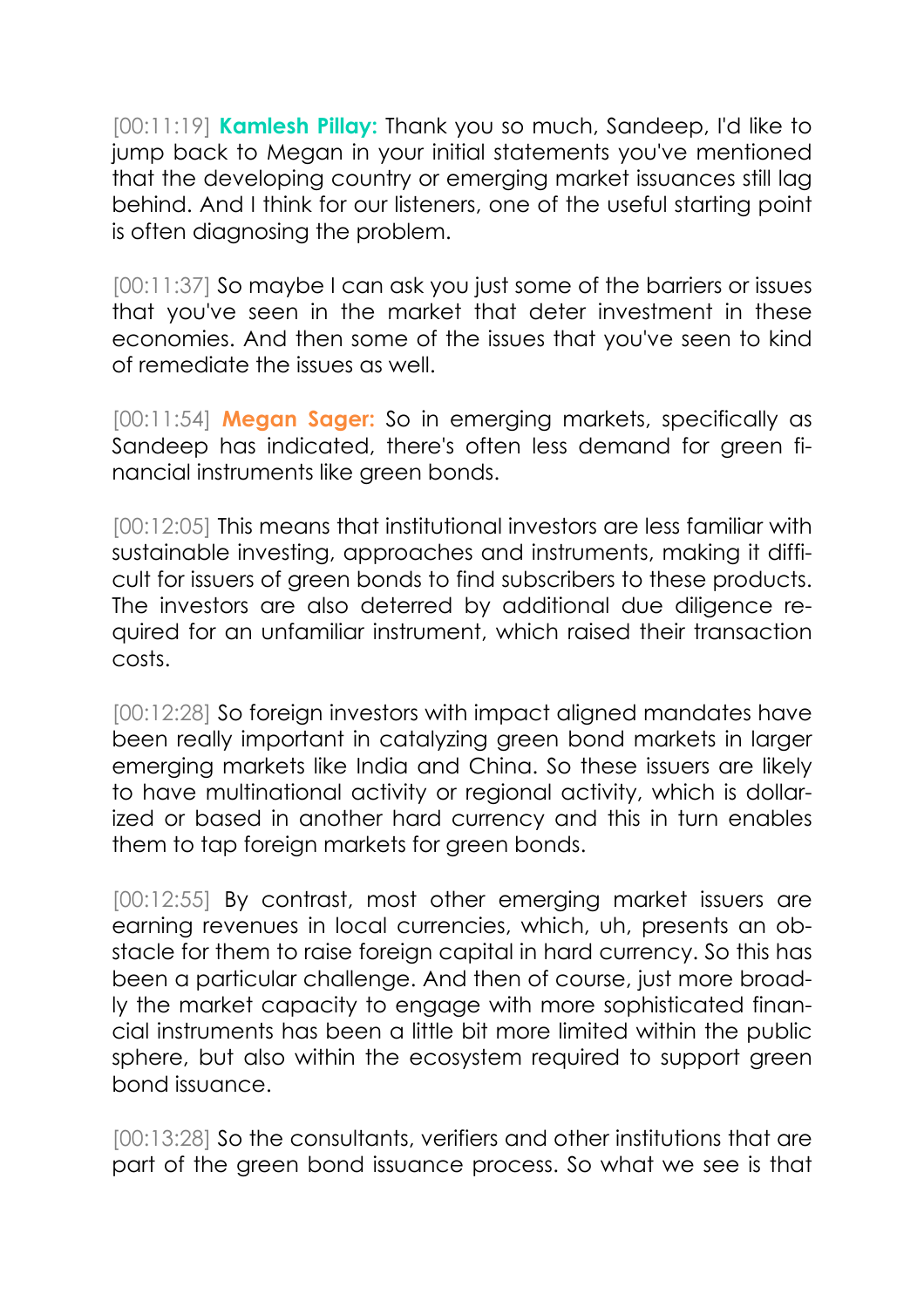only a handful of emerging markets have passed \$5 billion in cumulative issuance to date. Some of the most creative solutions have involved partnering with multilateral development banks.

[00:13:51] So institutions like the International Finance Corporation or IFC have played a really important role, both in building institutional arrangements within emerging markets to enable new new markets to develop. But then also de-risking these markets. So that may be three taking a leading role. For example, becoming a debut issuer of green bonds in an emerging markets, or it may involve supporting green bond issuance by another issuer, either as an anchor investor or the provider of a credit guarantee or some other measure that makes risk adjusted return more attractive to the local institutional investors.

[00:14:35] **Kamlesh Pillay:** Yeah, I think Megan, you, you made some really valuable points. I think one of the things that I pick up from your statements is really this delicate balancing act between regulation that creates a market that avoids greenwashing and regulation that adds a burden onto, uh, issuers that deters them from green bonds.

[00:14:57] Maybe my question for you, Robert is just in the context of this increased regulatory need, uh, to avoid green washing. Has this been one of the reasons why issuances have been a bit slow er in Kenya and maybe you can elaborate on some other barriers that you've experienced in the East African context.

[00:15:18] **Robert Bunyi:** Number one, our market here in Kenya is more a frontier market than a, true emerging market. So it therefore reflects a slight under development of the overall economy and the market itself. Now, when you put that into context, the challenge that we find in our region is that the project development process is a bit laboured out here. It's laboured, because on the first instance, their potential issuer may be capital constraint in terms of just finding the resources to develop a project prior to financing.

[00:15:58] The second issue that comes out is that awareness levels are low. There is in Kenya, a body called the Kenya Green Bonds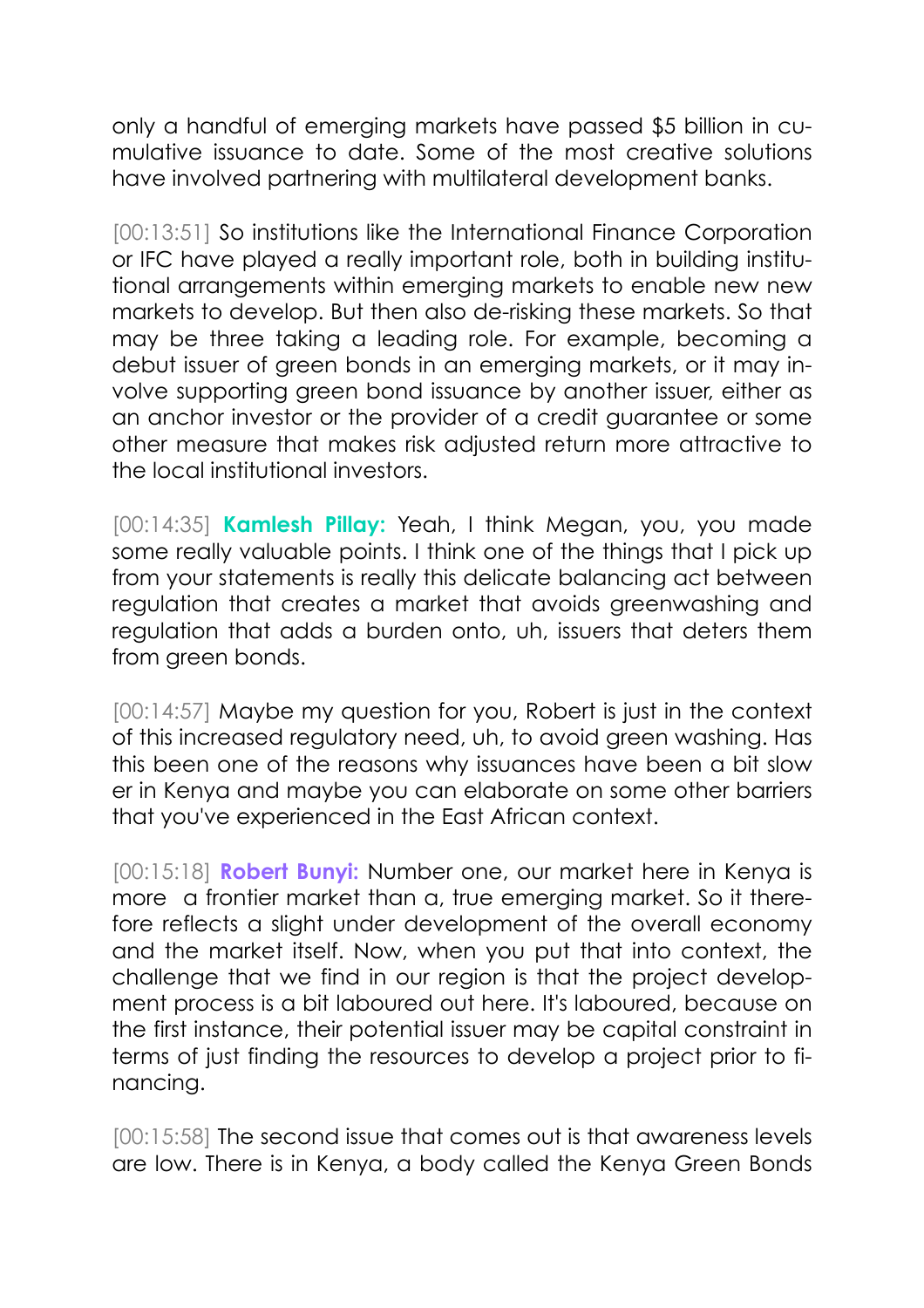Program, which is supported by the government of Kenya and pushes the agenda of green bonds. And this is now raising their awareness amongst corporate executives and public sector executives on, uh, green bonds. And this is helping the situation. I would therefore say. That if anything in our region, the regulators have been the leading lights on this agenda while the market has been following.

[00:16:37] **Kamlesh Pillay:** Thanks. Um, Robert, um, I think maybe I'll just take a step back. How do we know that what we're financing actually does deliver outcomes? I think it's, um, I think a touchy issue, because I think as, um, financiers, we believe that what we are financing does you know, ultimately deliver climate compatible development, but how can we be sure is maybe the question so Megan, if you can touch on how we report on what we actually deliver in terms of real impact.

[00:17:13] **Megan Sager:** So that is in fact, a very interesting question Kamleshan, and it goes to the heart of some of the most important disagreements about what green bonds should be delivering. So if we look at the International Capital Markets Association, green bond principles, which are more or less universally applied sets of principles on what constitutes a green bond.

There isn't in fact, a narrowing of that focus to climate compatible development. So the focus more broadly is on financing, environmentally, sustainable projects and activities. So provided a project or activity has clear environmental impact benefits, it can be considered for inclusion in a green bond. What happens then is that the country developing the green bond markets needs to determine which projects and activities fit within that scope.

[00:18:12] And this is the importance of a local market taxonomy. So while the climate bond standard, which Sandeep works with provides very clear international guidance on what could qualify very often countries take a more locally specific approach, which cater for specific conditions and limitations. So this is, this can be an important enabler of helping issuers identify qualifying green projects and activities within this scope. Once the, the sets of projects and activities has been identified for green bond is-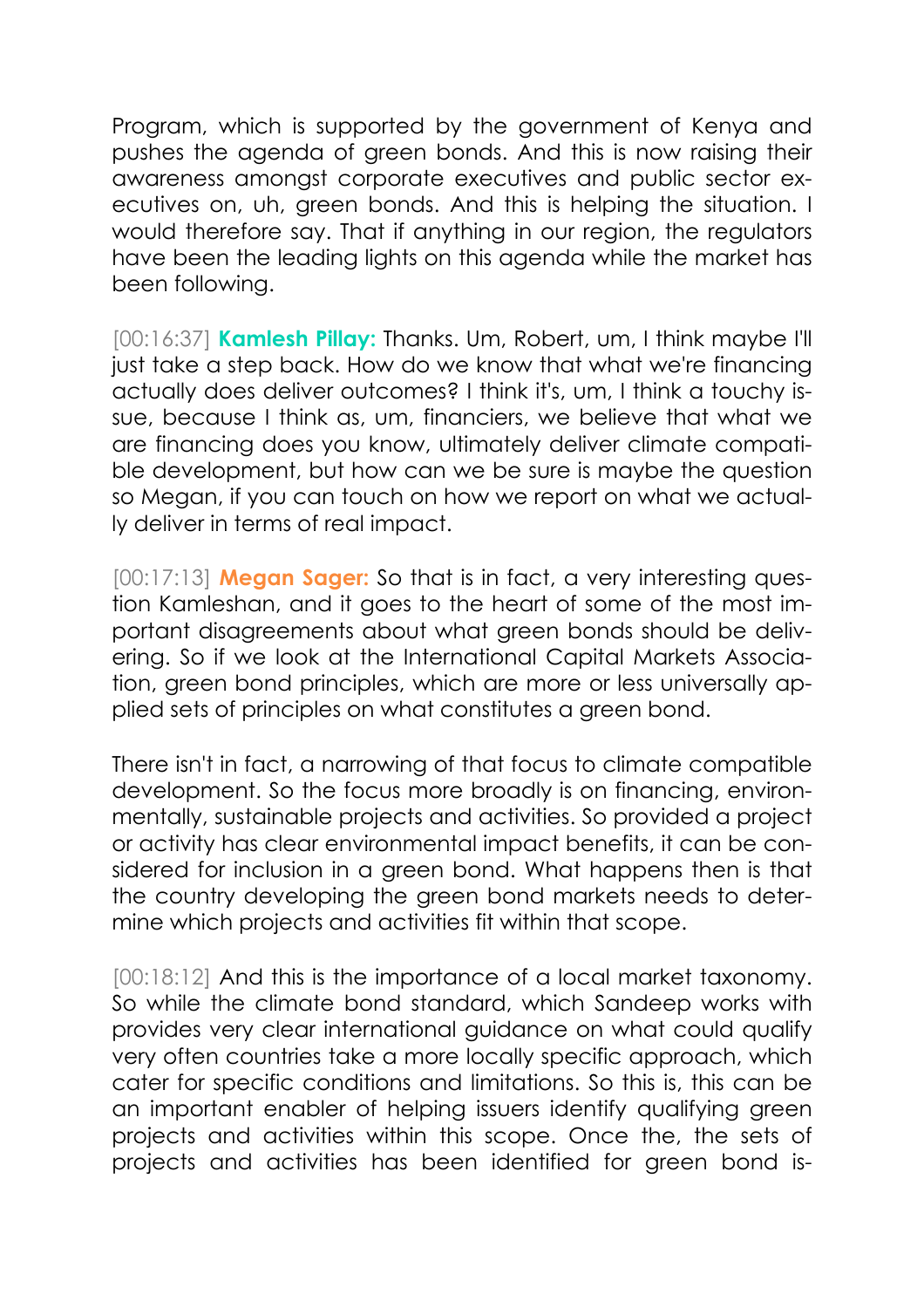suance purposes, reporting becomes really important as does the way that proceeds of the green bond issuance be managed. So as a [00:19:00] use of proceeds bond type green bonds require issuers to separately account for all of the proceeds raised through the green bond program and ensure that these proceeds are applied only to eligible green bond projects and activities. So this speaks to the integrity with which that issuer applies, the proceeds managers them, and make sure that the projects and activities deliver on the commitments made in the green bond framework.

[00:19:32] After issuance, the issuer is then required to undertake, reporting on both the financial application of proceeds and the impacts associated with the projects and activities. At the moment that reporting requirements is not. Uh, it's not uniformly applied or standardized. And the same thing with the external review of the green bond framework, which provides us with comfort that the green bond projects and activities do indeed meet with uh, what is generally accepted as being environmentally beneficial. So these are two very important dimensions for the market to focus on going forward, both the treatment of external review and the requirements for impact reporting to build confidence in the green bond market. And enable issuers to more sustainably count on demand for these instrument types.

[00:20:27] Particularly as net zero carbon commitments grow and investors look to incorporate ESG compatible instruments in their portfolios and for the listeners not familiar with that acronym. ESG stands for Environmental Social and Governance factors, which are relevant to the long-term performance of investments.

[00:20:47] **Kamlesh Pillay:** Thanks, Megan. I think, you know, we've, we've obviously talked a lot about the issues and the barriers, especially in developing and emerging markets, but on this podcast series, we try and be more proactive and try and [00:21:00] figure out the solutions that are going to tackle some of these issues. So just a question for Sandeep regarding policy incentives.

[00:21:07] So obviously the role of the public sector is quite crucial. And what kind of policy incentives have been implemented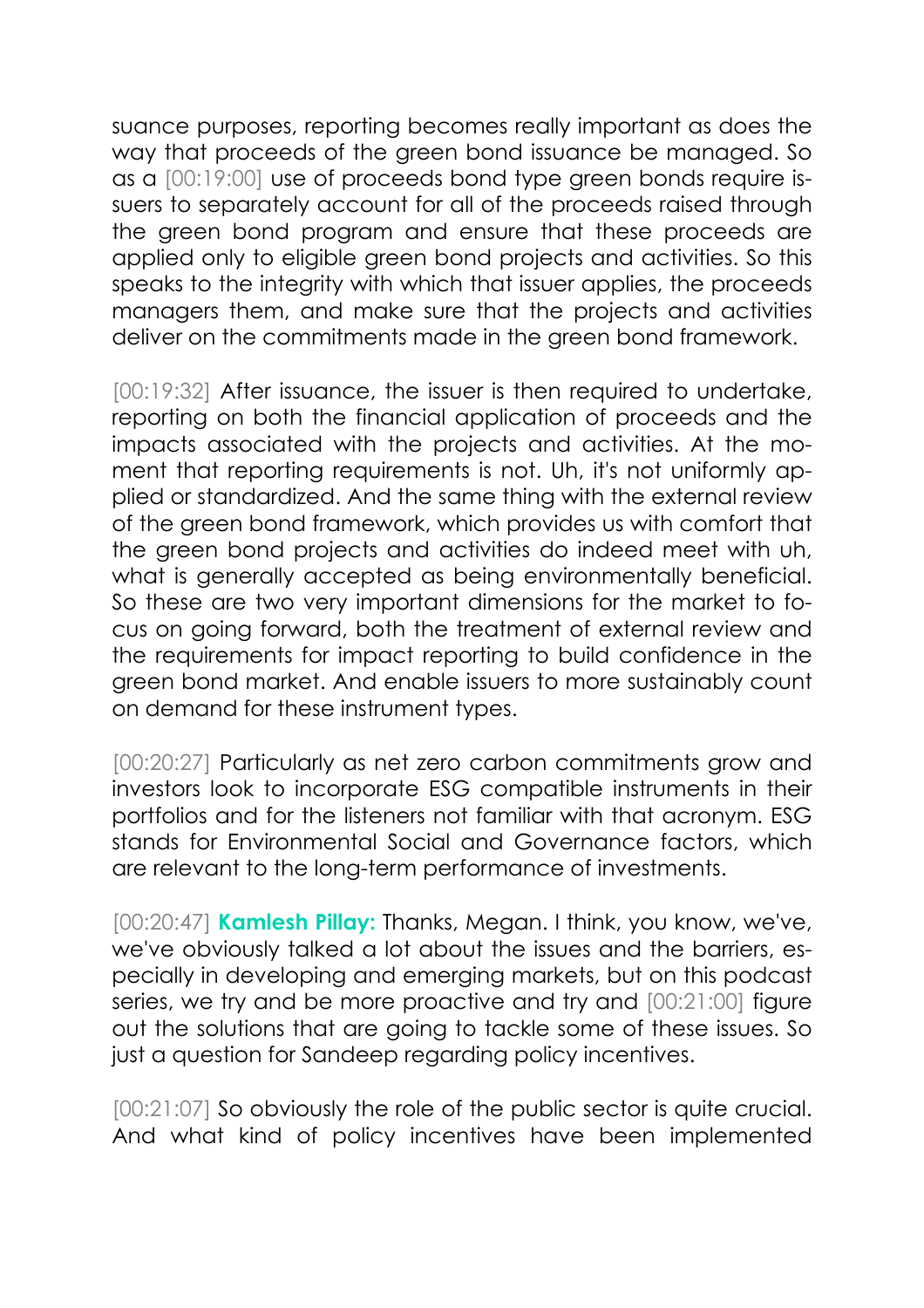maybe by Indian regulators and whether you see a need for it to grow the green bond market in India.

[00:21:21] **Sandeep Bhattacharya :** Generally, even globally, there hasn't been a lot of policy incentives for investing. What has generally driven the, the markets are awareness and this to take the case of say France, where awareness levels are very high. It was because there were a lot of disclosure requirements. Uh, so instead of policy incentives, what has happened is if there are disclosure requirements, which create the awareness.

[00:21:53] So if large companies are supposed to disclose what is the climate risk. Uh, then, you know, with so much of disclosures, the market is impelled to find solutions to it. And therefore, uh, people say that, oh, I don't want my money to be invested in, in, in, in the places where there's climate risk or let's invest in things which lessen the climate risk. So that is what generally drives the market, uh, or has driven the markets till now, rather than incentives . Um, so that's been the case by and large.

[00:22:32] **Kamlesh Pillay:** You know, we've spoken about the role of the regulator, the role of the public sector, but often these kinds of solutions, especially in developing and emerging markets require multi-stakeholder solutions.

[00:22:45] Robert the Kenyan Water Pooled Fund I know it's quite a unique fund. If I can ask you just to elaborate on the organization and maybe just a context in which green bonds are envisioned to be used to grow the fund.

[00:23:01] **Robert Bunyi:** A little bit of context first. Kenyan Pooled Water Fund, uh, targets, water utilities in the country for funding, we are an enabler or transaction advisor for these water companies in a very unique way. First, what are utilities in Kenya are generally very small and their projects are also very small and would not have achieved the economies of scale to. pay for the issuance costs themselves. So what we do is we pull a number of, uh, utility projects together, such that the entire basket is of sufficient scale to be able to justify the costs of a listing on the bond market here in Kenya.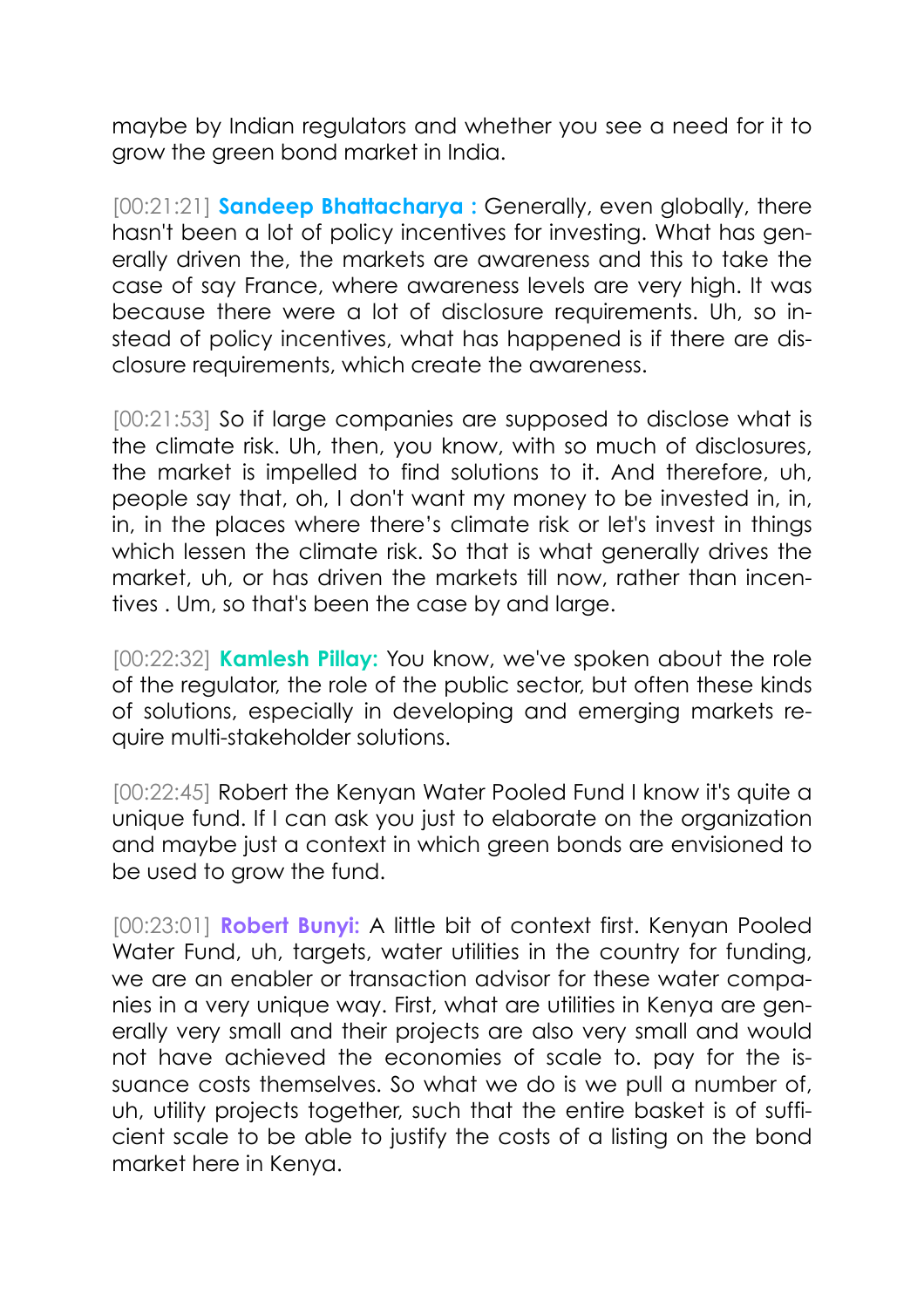[00:23:49] Number two is that we assist the water companies in developing their projects, putting them together, getting all the necessary approvals. Uh, those would include from the water authority here in the country, from the environmental authorities, also in the country. And eventually once, once all that is done, the projects themselves are then verified independently as to their green status.

[00:24:18] And on achieving green status, we would then pull them together with other projects and those would then be issued in the market. So that is the way we operate. Typical sizes of the projects that we are looking at individual projects are somewhere between a \$1.5 million and \$5 million at this point in time.

[00:24:39] The interesting thing is that for this specific utilities and then 98 of them in the country in various towns across the country. The interesting thing is that the entire sector has gone through two decades of reform and those reforms have been centered around making those operations more corporate like.

[00:25:00] What does that mean? That means that the revenues of water utilities remained within the water utilities, the tariffs that are water utilities, charge, uh, consumers, but reflect the costs of delivering water services and sanitation services, and therefore create the bedrock upon which a commercial financing environment can thrive that that is critical. So the additional layer that is coming, if you think about it, most water projects will naturally end up being green projects. And I'll give you an example of, uh, climate impact onto what our utilities here in the country. Uh, one utility it's water source has not been protected in the sense that the rivers, uh, and the land around the rivers has been extensively, deforested and farmed on.

[00:25:55] And these results in a lot of siltation in the rain season. So when it rains, a lot of silt flows into the treatment works and the plant cannot produce water. So it's a very interesting situation is that that town does not have water when it rains. Well at a round, the same location another utility years ago, went out to engage the farmers upstream and encourage them to plant trees.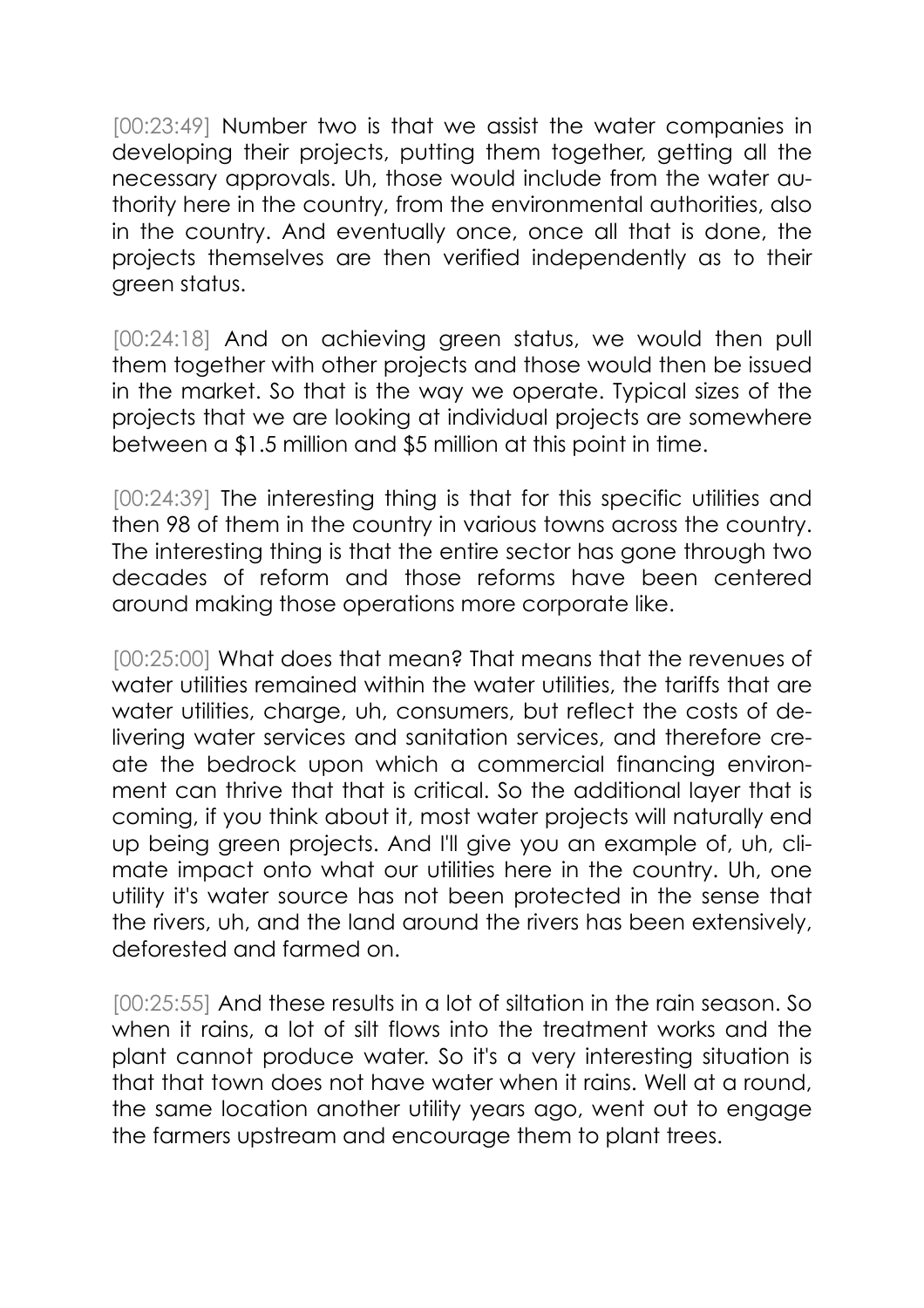[00:26:23] And that planting of trees today protects the rivers that they are able to produce water. When, when it rains, these are the kinds of projects that we are encouraging the water utilities to get into, in addition to sanitation type of projects.

[00:26:40] **Kamlesh Pillay:** I think that that helps a lot your mentioning of water is very key because I think prior to this, we've mostly been speaking about mitigation projects and I think it's positive to see that the Kenyan Pooled Water Fund obviously focuses on water and sustainable water issues.

[00:26:57] Megan, maybe on that note, I can ask about how we can kind of create better drive and investor interest in, uh, adaptation specifically. Is there a possibility of having preferential price reductions for adaptation focused bonds? If I can ask whether that has a place or whether we just have to wait for adaptation to become a greater issue and drive interest in, in that manner?

[00:27:26] **Megan Sager:** That is a very interesting question. One. I'm not sure I can fully answer right now, but let me take a stab at it. So, indeed for a project to be suitable or portfolio of projects to be suitable for green bond issuance. It's important that they are commercially viable for application to, uh, to, to fundraising by a bond.

[00:27:51] So bond relies upon predictable and stable cash flows at scale to enable marketability of these instruments to institutional investors. So, what does that mean? It means that the underlying projects need to generate cash flows, which meet that profile with a high degree of predictability. So one of the measures that has been really successful in catalyzing green bond markets in emerging markets is developing a project preparation facility. Which provides some visibility on the kinds of projects or portfolios of projects, which would be suitable for green bond financing purposes.

The focus to date has mainly led within the mitigation space with three sectors, being energy, transport and buildings featuring particularly prominently in this debate. In the adaptation space the question is to what extent we can package these projects in a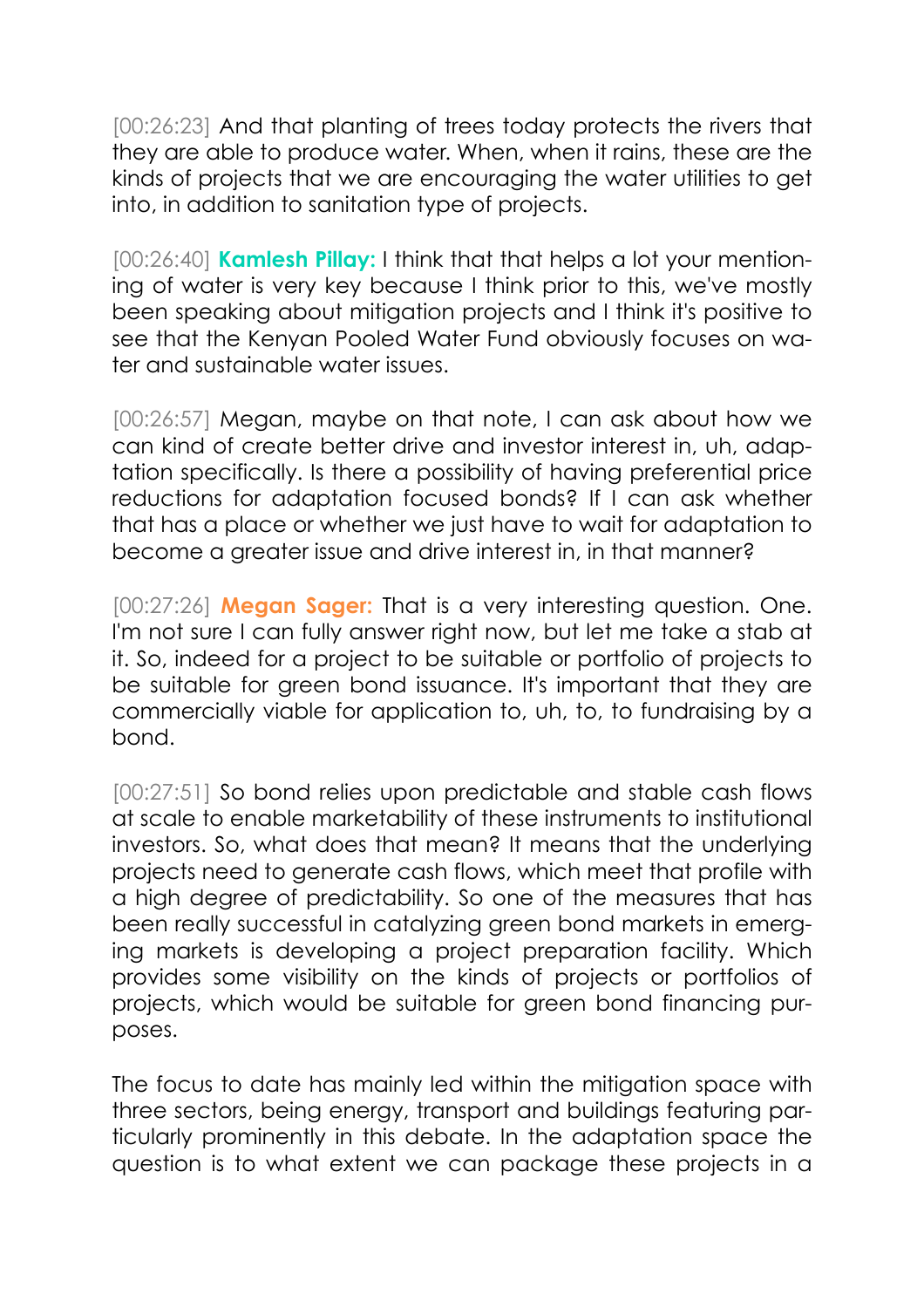similar manner. So can we establish the same degree of predictability, the same strength of off-taker or sponsor to provide the necessary reassurance to investors that they will be repaid on time and that there will be no default. And I think a lot of attention is being focused on creating more commercially viable models within the underserved portions of the adaptation space.

[00:29:19] So water is probably more advanced than agriculture forestry and other land use projects. Which is where attention is being focused now with the help of emerging markets for carbon credits based on carbon sequestration projects, and other environmental commodities, which can be generated by nature based solutions.

[00:29:41] So we've probably are a few years away from being able to unlock significant additional potential for the segments, but there are receiving priority focus for green bond fundraising and other fundraising mechanism.

[00:29:56] **Kamlesh Pillay:** So it's not all dire it's, uh, there is very [00:30:00] much, um, solutions to these issues. Sandeep, I think, given your position with the Climate Bond Initiative. I think one thing that our listeners would be very interested to hear about is just some the examples of, of green bond issuances that you've experienced that maybe focus on adaptation.

[00:30:20] **Sandeep Bhattacharya :** Yeah. Adaptation actually has been a bit of a laggard. Quite a few reasons. Uh, it's, it's much easier to quantify greenhouse gas emissions. Adaptations, are much more difficult to quantify.

[00:30:37] Uh, so that has been one part. We are on a project where we are trying to get adaptation bonds out. And if the project is focused on agriculture and, uh, you should be seeing some action soon. So, what we did was to overcome all these, uh, hassles. What we did was we [00:31:00] first came up with what is known as the Climate Resilience Principles, which, uh, gives, uh, you know, some, some guidance about what a resilience investment should look like for investors.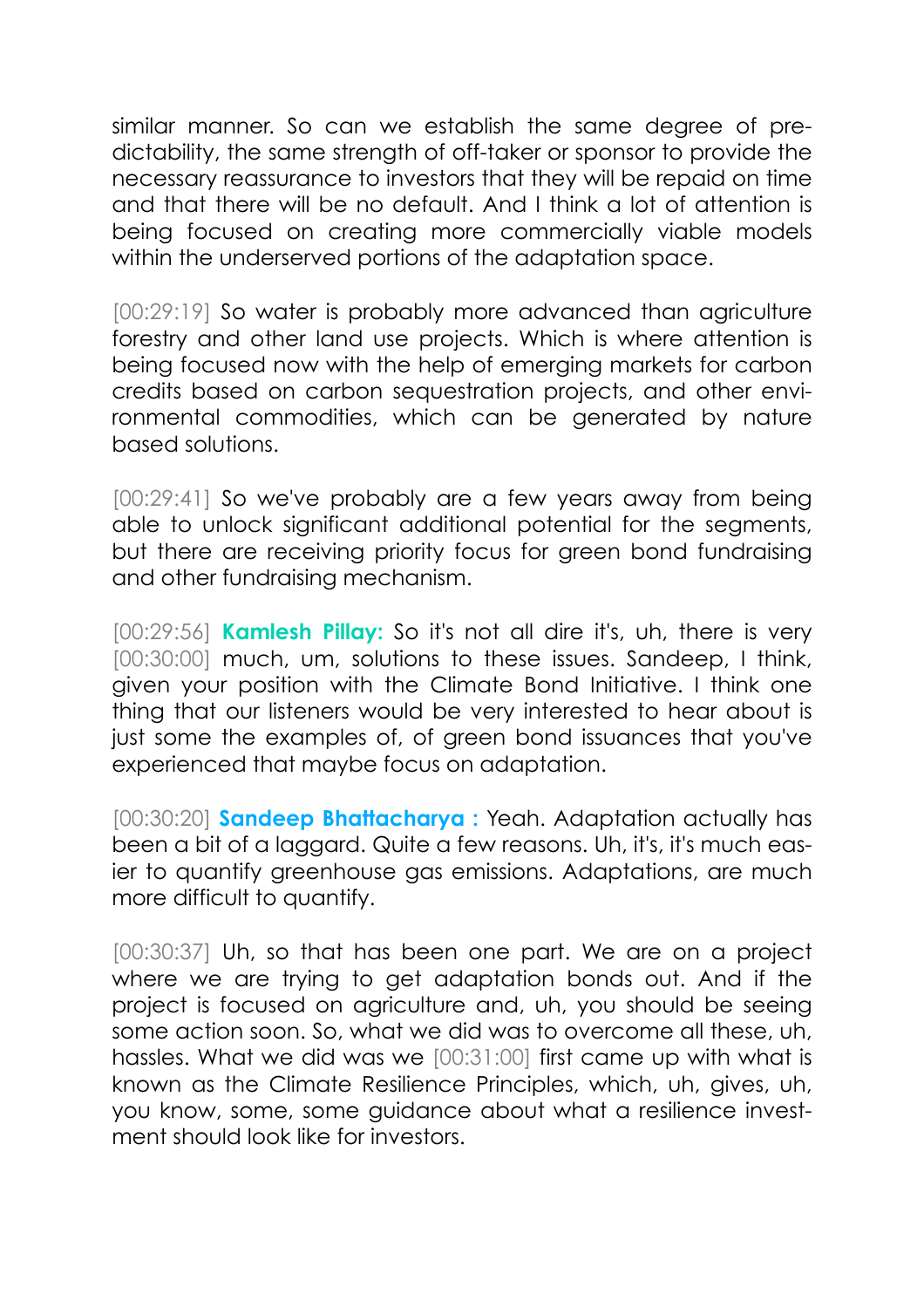[00:31:13] And then went about talking to financial institutions, the relatively small ones. And some off-takers of agricultural produce, uh, you know, some people in the cotton value chain, some people in, uh, some of the paper value chain, you know, they grow trees or use other materials. There are also players in the sugar value chain who are ensuring that the produce that they use is from sugarcane, uses much less sugar than what is generally the case.

[00:31:50] The only bond, which is adaptation till now has been EDRD. Uh, that's the only one which happened in 2019. Uh, it is taking some time and, um, there have been attempts. Some of them, you don't have come to the conclusion that adaptation should be a public good. It cannot be privately financed because of some of the difficulties involved. Projects can be very bespoke. And because they are bespoke, they might be very difficult to replicate and scale up. So these are some of the issues, but I think on a project that we are currently working on, we have overcome quite a few of them. And you should see some coming out quite soon.

[00:32:36] **Kamlesh Pillay:** Yes Sandeep I think we're all quite excited now to see what comes out of CBI next. Um, Robert, do you want to add anything from an adaptation perspective.

[00:32:47] **Robert Bunyi:** From an adaptation perspective? No, not really, but let me just comment on something Megan mentioned earlier with regards to awareness. And this was following your question on pricing. If there's a pricing advantage you can get on the bonds.

[00:33:02] I think the way to think about a pricing is to more focus awareness. And I'll give you one example for water, in Kenya, the highest cause of death in the country is diarrhea. Anything to do with upset stomach and it's such a high level. And what do you need to do at a national level is to come to grips with a problem and manage your sanitation a lot better because of all the pollution that's going into our water and to our ground surface and groundwater.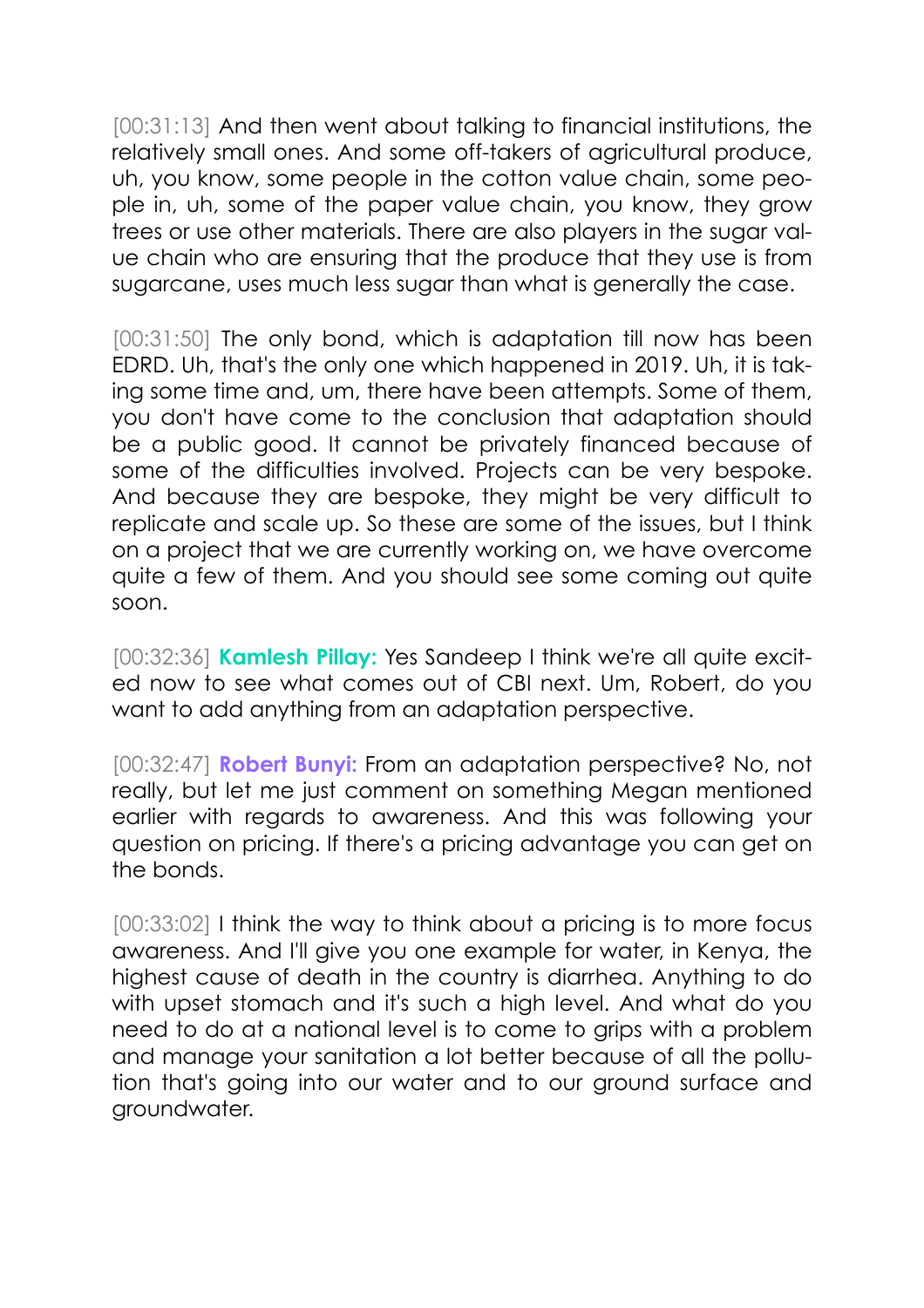[00:33:41] So my perspective from where I sit here in the country is that if we focus on the costs, the true costs to the entire nation, that if you don't do these projects, the costs on the health side are much higher cost. The lower, uh, employment incomes that people will earn and the disruptions to business, these are huge economy-wide expenses that would have to be born without these investments.

[00:34:13] And then people start to understand where the risks are. The true risks are in their investments. And then the pressure will then come to the corporates, the public sector. To make the right investments, particularly those that are growing green.

[00:34:27] **Kamlesh Pillay:** Great. Thanks for that, Robert. I mean, I think it's, it's something that definitely comes through quite strongly in the adaptation context, actually about the need to kind of create awareness about the avoided losses in damages, for example, in the future.

[00:34:43] And I think if we make that case a bit more strongly, then there is a case that can be made to investors and issuers to, to act in the market. Especially if the, you know, obviously the pricing is, um, is appropriate and the possibility for the returns is present.

We're coming to the end of our time together and maybe if I can ask just for one recommendation from each of you. About what can be done to grow the market into the future, and whether there is any kind of specific measure that can be taken on by the public sector. Megan I'll start off with you.

[00:35:22] **Megan Sager:** So to touch on a topic that we've spoken about quite a lot during this podcast, creating clarity for the market regarding applications of green bonds can be incredibly powerful and linking to this the regulatory incentives to encourage the right type of green bond to come to market. So what does that mean? That means an incentive coupled to measures that promote credibility and confidence in the green bond market, notably through external review, which includes verification, second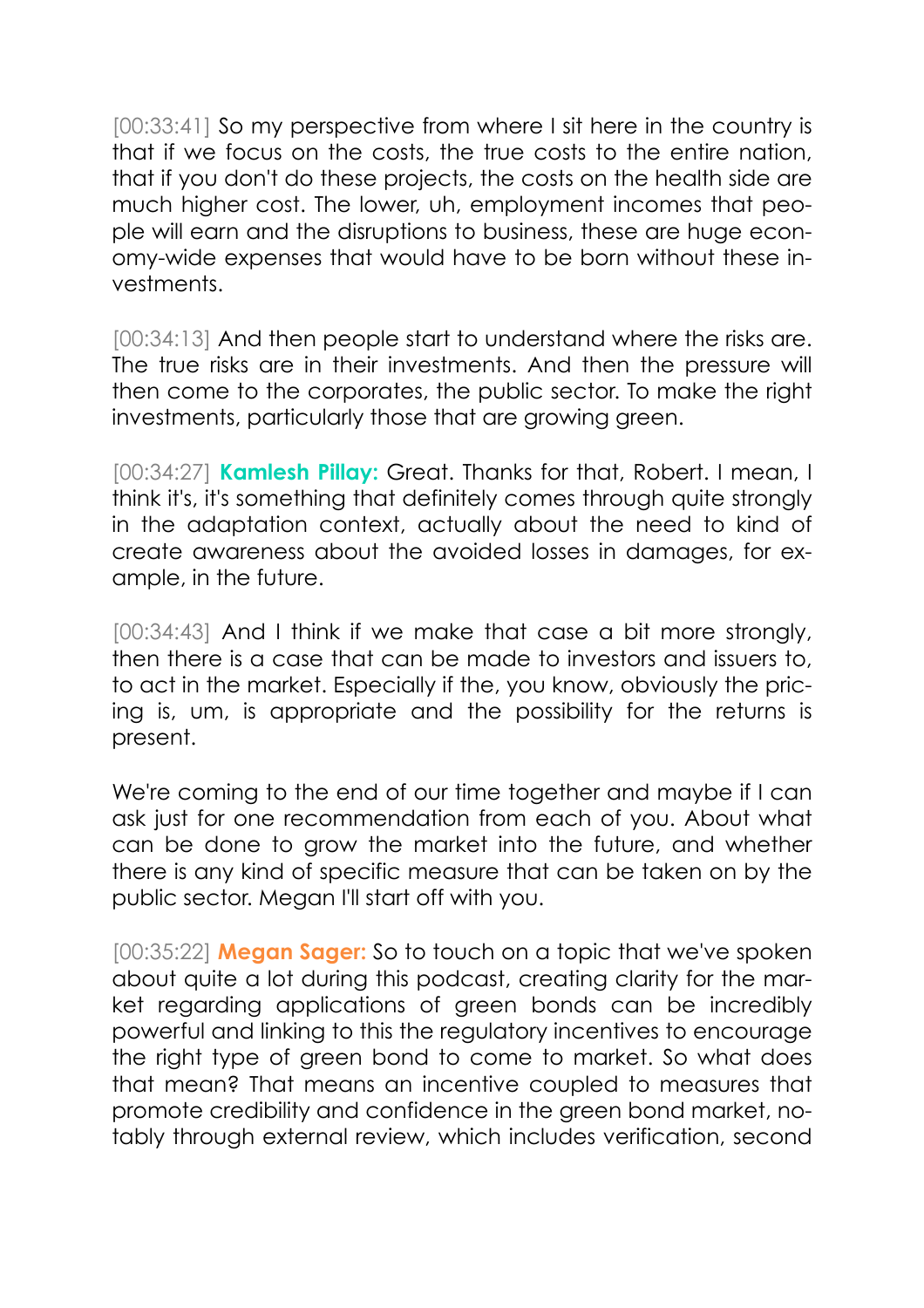party opinion, and certification against the climate bond standard.

[00:36:03] So creating a clear environment within which issuers and investors are able to speak a common language about which projects and instruments are suitable for financing, the transition to a low carbon climate resilient economy, and then rewarding issuers for taking, taking on some of the additional costs associated with credible green labeling. This is certainly something that we have seen working well in some Asian markets, the combination of the two of these measures so that the regulation does not become a burden, but can in fact become an enabler to the markets.

[00:36:43] **Kamlesh Pillay:** Great. Thank you, Megan. Sandeep, shall we go with maybe some advice for the Indian government or any other, uh, public sector entity about issuing.

[00:36:54] **Sandeep Bhattacharya :** Since you have given me a choice of just one, it would be greater disclosures and climate risk. [00:37:00] That in my opinion can right the rest. So if you keep Europe aside the rest of the markets, I think the biggest hurdle is lack of awareness, lack of widespread awareness, which can then drive action. So then what can drive awareness is mostly disclosures for most of the large companies. The shareholders will be up for a huge shock if they come to know what's the climate risk of most of their assets.

[00:37:25] **Kamlesh Pillay:** Sandeep, just for the benefit of our listeners who are non-experts. Can you just elaborate on climate risk disclosure and just exactly what you mean by those terms?

[00:37:36] **Sandeep Bhattacharya :** So there's a large company which has many plants by the seashore, and we all know that sea levels are rising. So if that company has to, has to make disclosures that under the 1.5 degree scenario versus the two degree scenario was the four degree scenario, what will be the danger to their plants?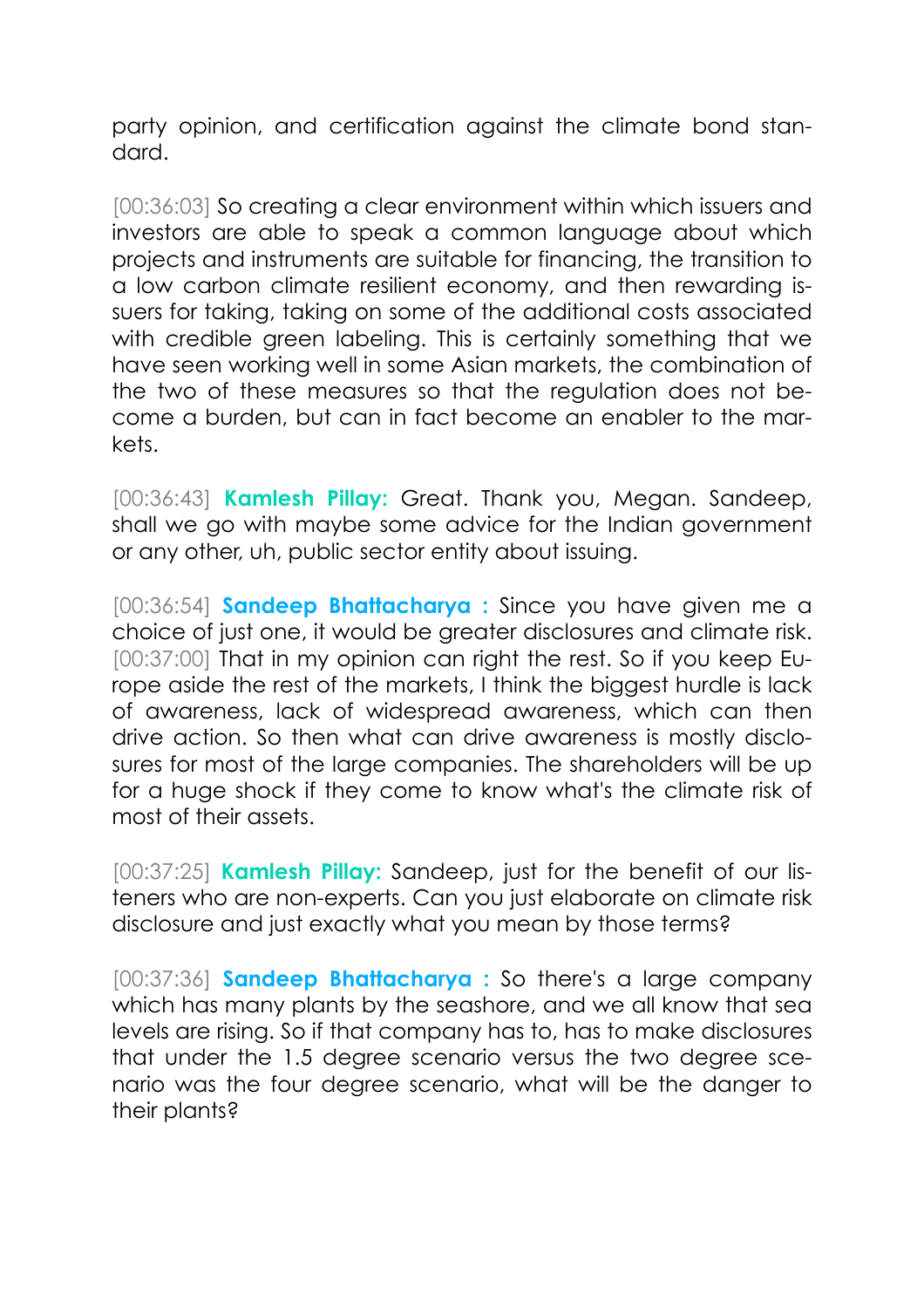[00:38:03] And you can imagine the same thing for a port. So if the water level rises to this level, certain many ports will now become dysfunctional, uh, at the current height. These are some of the disclosures, which in turn means that the banks in the country who are financing these assets will also have a lot of non-performing loans, under many climate scenarios.

[00:38:29] And these are some of the ones which we can predict. There will be some which we really can't predict. Now, if these disclosures come out. And then that raises the awareness. Oh my God, this was the company I was investing in that I had so much of stock in this company. And if the climate scenario pans out they'll have this much of raining or this much of assets with a damaged, or this one's your assets, which are unusable. [00:39:00] So, uh, that is what drives a lot of awareness that how much of danger is there that gets somewhat quantified though, most scientists would say it. It will be a lot more than what can be quantified now.

[00:39:15] **Kamlesh Pillay:** Yes, that helps immensely. I think it's definitely something investors would like to know before they allocate any of their capital towards those investment types. Uh, and lastly, Robert, maybe from a Kenyan perspective, just any recommendations that you would give to the government.

[00:39:34] **Robert Bunyi:** We need, I need to look at the policy with regards to the engineering professionals, locally. And it could be through the permitting process where climate impact of the project that is being put forward for permitting, uh, should be reviewed, should be stated. I think that's one way in this particular part of the world could bring this to the surface.

[00:40:00] **Kamlesh Pillay:** Well, that brings us to the end of this episode. Um, thank you so much for your time and energy in discussing this really important climate finance opportunity.

[00:40:14] With the release of the Intergovernmental Panel on Climate Change's 6th assessment report this year, we know that we have limited time to avoid dangerous climate change. Consequently, there is a need to magnify and scale up efforts to reduce